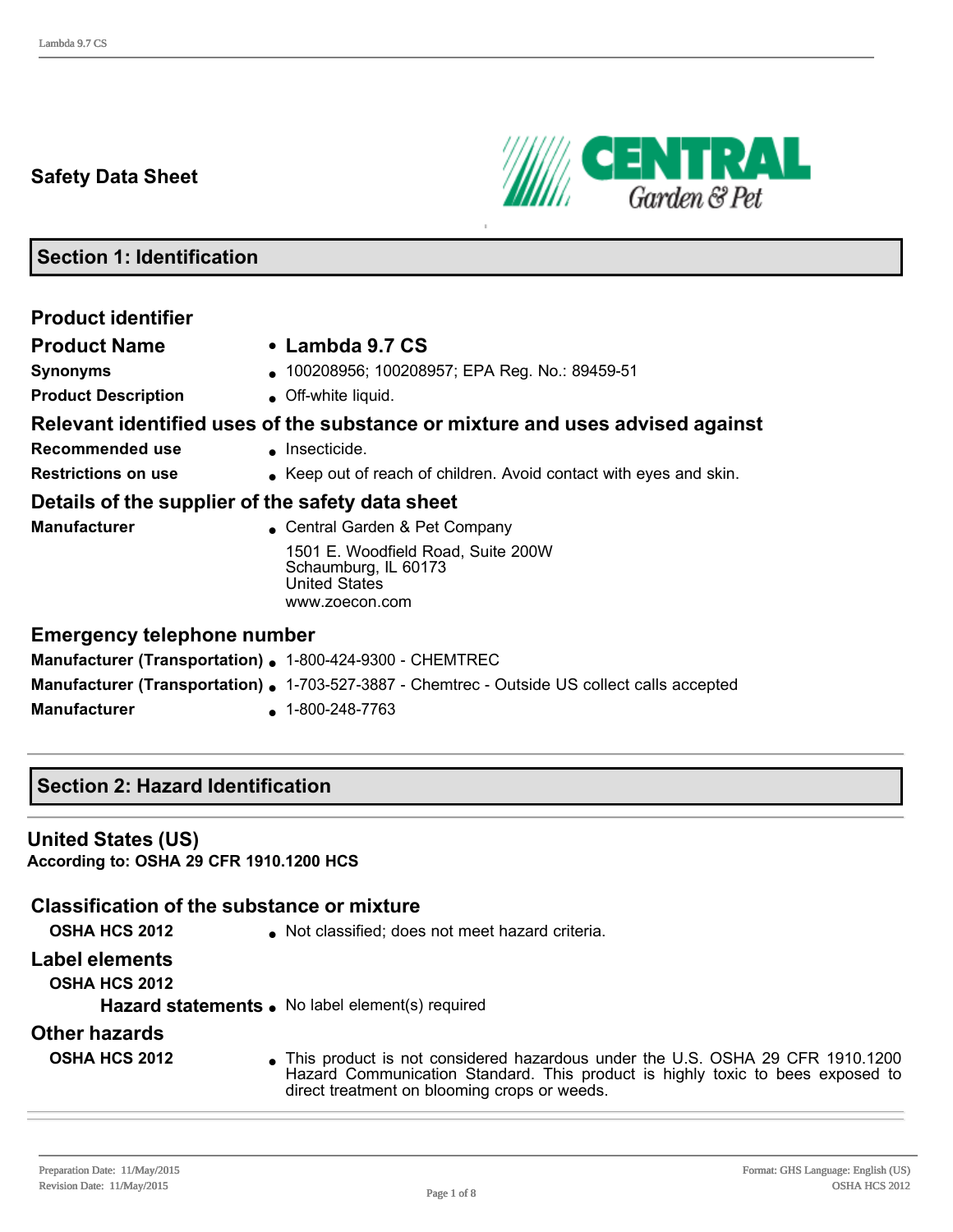## **Section 3 Composition/Information on Ingredients**

## **Substances**

 $\bullet$  Material does not meet the criteria of a substance.

## **Mixtures**

| <b>Composition</b>                                |                |         |  |
|---------------------------------------------------|----------------|---------|--|
| <b>Chemical Name</b><br><b>I</b> Identifiers<br>% |                |         |  |
| Lambda-cyhalothrin                                | CAS:91465-08-6 | $9.7\%$ |  |
| Acetophenone                                      | CAS:98-86-2    | 4%      |  |
| Other ingredients                                 | <b>NDA</b>     | 86.3%   |  |

| <b>Section 4: First-Aid Measures</b> |  |
|--------------------------------------|--|
|                                      |  |

## **Description of first aid measures**

| <b>Inhalation</b> | • IF INHALED: Move person to fresh air. If person is not breathing, call 911 or get<br>medical help then give artificial respiration, preferably by mouth-to-mouth if possible.<br>Call a poison control center or seek medical advice.                                           |
|-------------------|-----------------------------------------------------------------------------------------------------------------------------------------------------------------------------------------------------------------------------------------------------------------------------------|
| <b>Skin</b>       | • IF ON SKIN: Take off contaminated clothing. Rinse skin immediately with plenty of<br>water for 15-20 minutes. Call a poison control center or doctor for treatment advice.                                                                                                      |
| <b>Eye</b>        | • IF IN EYES: Hold eye open and rinse gently with water for 15-20 minutes. Remove<br>contact lenses, if present, after the first 5 minutes, then continue rinsing eye. Call a<br>poison control center or doctor for treatment advice.                                            |
| Ingestion         | • IF SWALLOWED: Call a poison control center or doctor immediately for treatment<br>advice. Do not give any liquid to the person. Do not induce vomiting unless told to do<br>so by a poison control center or doctor. Do not give anything by mouth to an<br>unconscious person. |
|                   | Most important symptoms and effects, both acute and delayed                                                                                                                                                                                                                       |
|                   | • Refer to Section 11 - Toxicological Information.                                                                                                                                                                                                                                |
|                   | Indication of any immediate medical attention and special treatment needed                                                                                                                                                                                                        |

**Notes to Physician e** Treat symptomatically and supportively.

| <b>Section 5: Fire-Fighting Measures</b>              |                                                                                                                                                                                                           |  |  |  |
|-------------------------------------------------------|-----------------------------------------------------------------------------------------------------------------------------------------------------------------------------------------------------------|--|--|--|
| <b>Extinguishing media</b>                            |                                                                                                                                                                                                           |  |  |  |
|                                                       | Suitable Extinguishing Media • Use water spray, alcohol resistant foam, carbon dioxide, or dry chemical.                                                                                                  |  |  |  |
| <b>Unsuitable Extinguishing</b><br>Media              | • Avoid heavy hose streams.                                                                                                                                                                               |  |  |  |
| <b>Firefighting Procedures</b>                        | • Move containers from fire area if you can do it without risk.<br>Use extinguishing agent suitable for type of surrounding fire.<br>Do not allow fire fighting water to escape into waterways or sewers. |  |  |  |
| Special hazards arising from the substance or mixture |                                                                                                                                                                                                           |  |  |  |
| <b>Unusual Fire and Explosion</b><br><b>Hazards</b>   | No data available.                                                                                                                                                                                        |  |  |  |
| <b>Hazardous Combustion</b>                           | • Decomposes upon heating to produce toxic vapors/gases including oxides of carbon                                                                                                                        |  |  |  |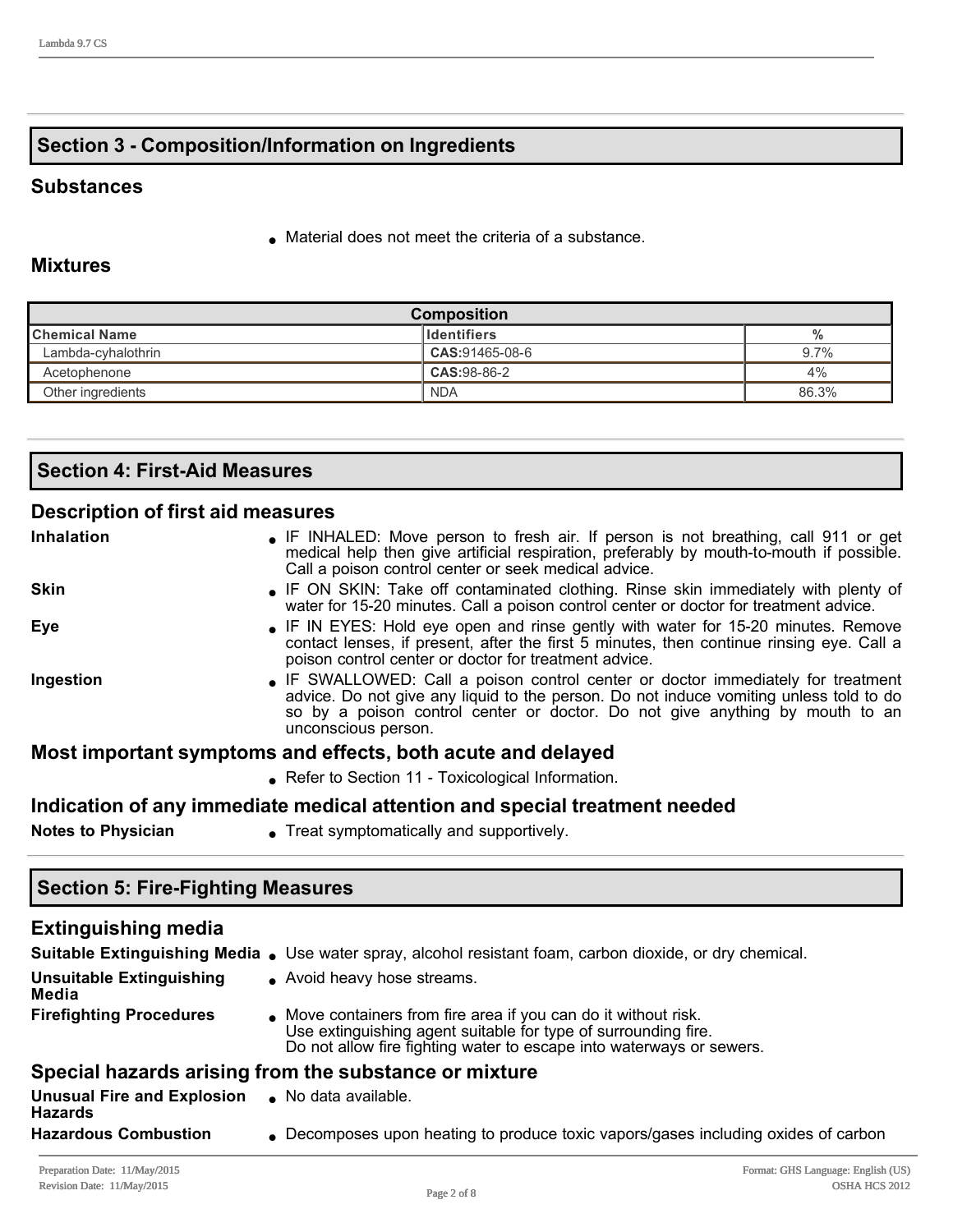#### **Products** and nitrogen. **Advice for firefighters**

• Wear positive pressure self-contained breathing apparatus (SCBA).

#### **Section 6 Accidental Release Measures Personal precautions, protective equipment and emergency procedures Personal Precautions** . Use appropriate Personal Protective Equipment (PPE). Avoid contact with skin, eyes, and clothing. Ventilate the area. **Emergency Procedures** . No data available. Do not allow runoff into water, storm drains or drainage ditches. **Environmental precautions .** Contain and prevent from release into any waterway, sewer or drain. **Methods and material for containment and cleaning up Containment/Clean-up Measures** <sup>l</sup> Absorb spills with an inert material, clay granules or other inert absorbent material and put in container for disposal. **Section 7 Handling and Storage Precautions for safe handling Handling example 20 and Contact with skin or eyes. Avoid breathing fumes. Do not use in areas without** adequate ventilation. Wash thoroughly with soap and water after handling and before eating, drinking, or using tobacco. **Conditions for safe storage, including any incompatibilities Storage store in a cool/low-temperature, well-ventilated, dry place. Keep container tightly** closed. Keep from freezing. Store away from incompatible materials. **Incompatible Materials or Ignition Sources** <sup>l</sup> Separate pesticides during storage to prevent crosscontamination of other pesticides, fertilizers, food and feed. **Other Information See product label for additional information.**

## **Section 8 Exposure Controls/Personal Protection**

## **Control parameters**

| <b>Exposure Limits/Guidelines</b> |           |                 |  |
|-----------------------------------|-----------|-----------------|--|
|                                   | lResult l | <b>ACGIH</b>    |  |
| Acetophenone<br>$(98-86-2)$       |           | TWAs 10 ppm TWA |  |

## **Exposure controls**

- **Engineering Measures/Controls**
- Use adequate ventilation to remove vapors (fumes, dust etc)

## **Personal Protective Equipment**

**Pictograms** 



- **Respiratory If handling without sufficient ventilation, wear a NIOSH approved respirator with organic** cartridge.
- **Eye/Face lace lace lace lace lace lace lace lace lace lace lace lace lace lace lace lace lace lace lace lace lace lace lace lace lace lace lace lace lace lace**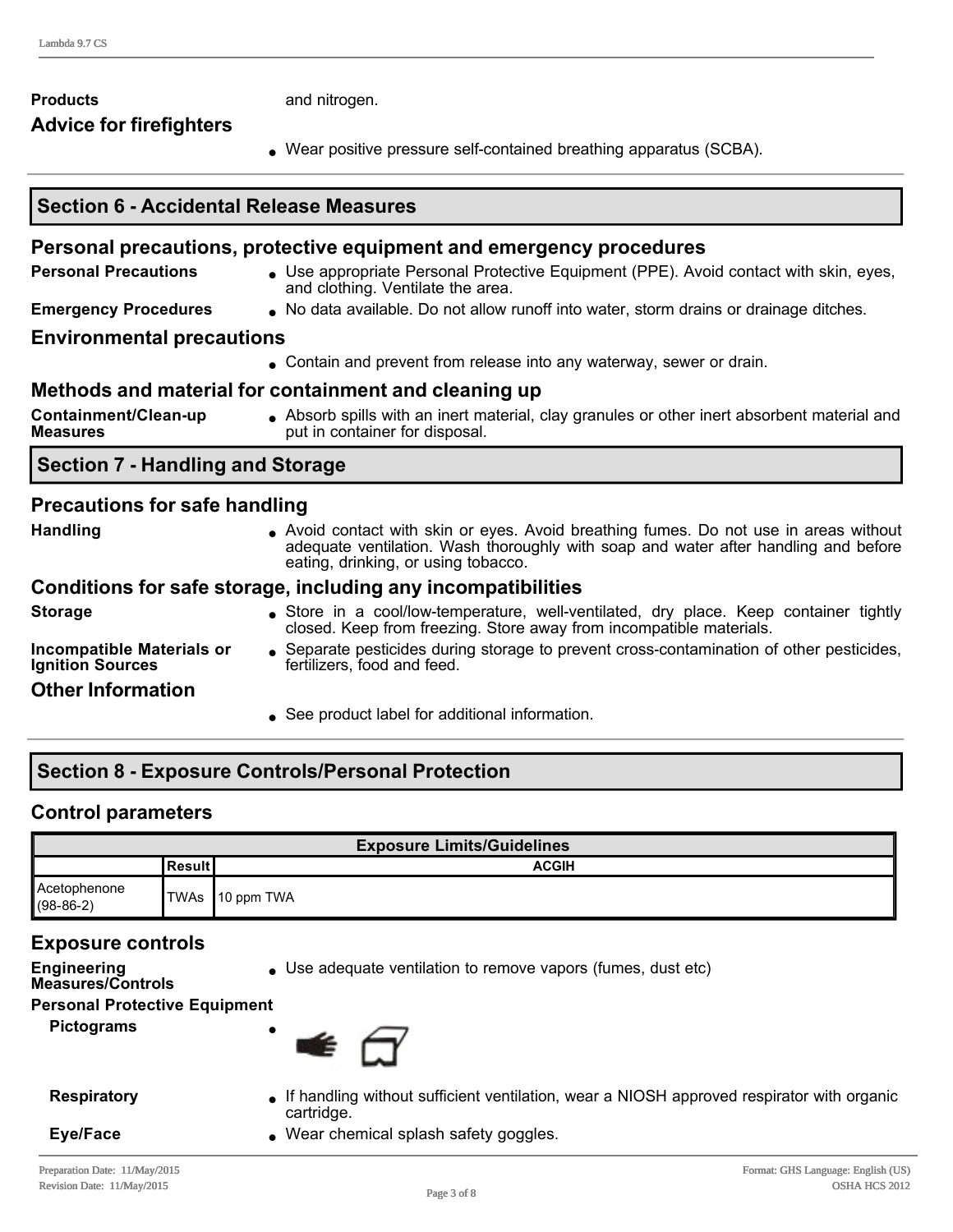**Considerations**

**Controls**

**General Industrial Hygiene** 

**Environmental Exposure** 

- Hands **and School** Wear chemical resistant gloves.
- **Skin/Body lacks Long sleeve shirt, long pants, shoes, and socks should be worn.**

Do not get in eyes or on skin or clothing. Handle in accordance with good industrial hygiene and safety practice.

• Controls should be engineered to prevent release to the environment, including procedures to prevent spills, atmospheric release and release to waterways.

## **Section 9 Physical and Chemical Properties**

# **Information on Physical and Chemical Properties**

| <b>Material Description</b>                           |                   |                                   |                   |
|-------------------------------------------------------|-------------------|-----------------------------------|-------------------|
| <b>Physical Form</b>                                  | Liquid            | Appearance/Description            | Off-white liquid. |
| Color                                                 | Off-white         | Odor                              | Pungent           |
| <b>Odor Threshold</b>                                 | No data available |                                   |                   |
| <b>General Properties</b>                             |                   |                                   |                   |
| <b>Boiling Point</b>                                  | No data available | <b>Melting Point</b>              | No data available |
| Decomposition Temperature                             | No data available | Heat of Decomposition             | No data available |
| pH                                                    | 4.17              | Specific Gravity/Relative Density | 1.01 g/ml         |
| Density                                               | No data available | <b>Water Solubility</b>           | <b>Miscible</b>   |
| Viscosity                                             | No data available |                                   |                   |
| Volatility                                            |                   |                                   |                   |
| Vapor Pressure                                        | No data available | <b>Vapor Density</b>              | No data available |
| <b>Evaporation Rate</b>                               | No data available |                                   |                   |
| Flammability                                          |                   |                                   |                   |
| <b>Flash Point</b>                                    | No data available | UEL                               | No data available |
| LEL                                                   | No data available | Autoignition                      | No data available |
| Flammability (solid, gas)                             | No data available |                                   |                   |
| <b>Environmental</b>                                  |                   |                                   |                   |
| Octanol/Water Partition coefficient No data available |                   |                                   |                   |

# **Section 10: Stability and Reactivity**

**Reactivity**

• Non-reactive under normal handling and storage conditions.

**Chemical stability**

<sup>l</sup> Stable under normal temperatures and pressures.

## **Possibility of hazardous reactions**

**.** Hazardous polymerization will not occur.

**Conditions to avoid**

• Do not allow product to freeze. Heat, sparks, open flame.

## **Incompatible materials**

• No data available.

# **Hazardous decomposition products**

• Carbon and nitrogen oxides.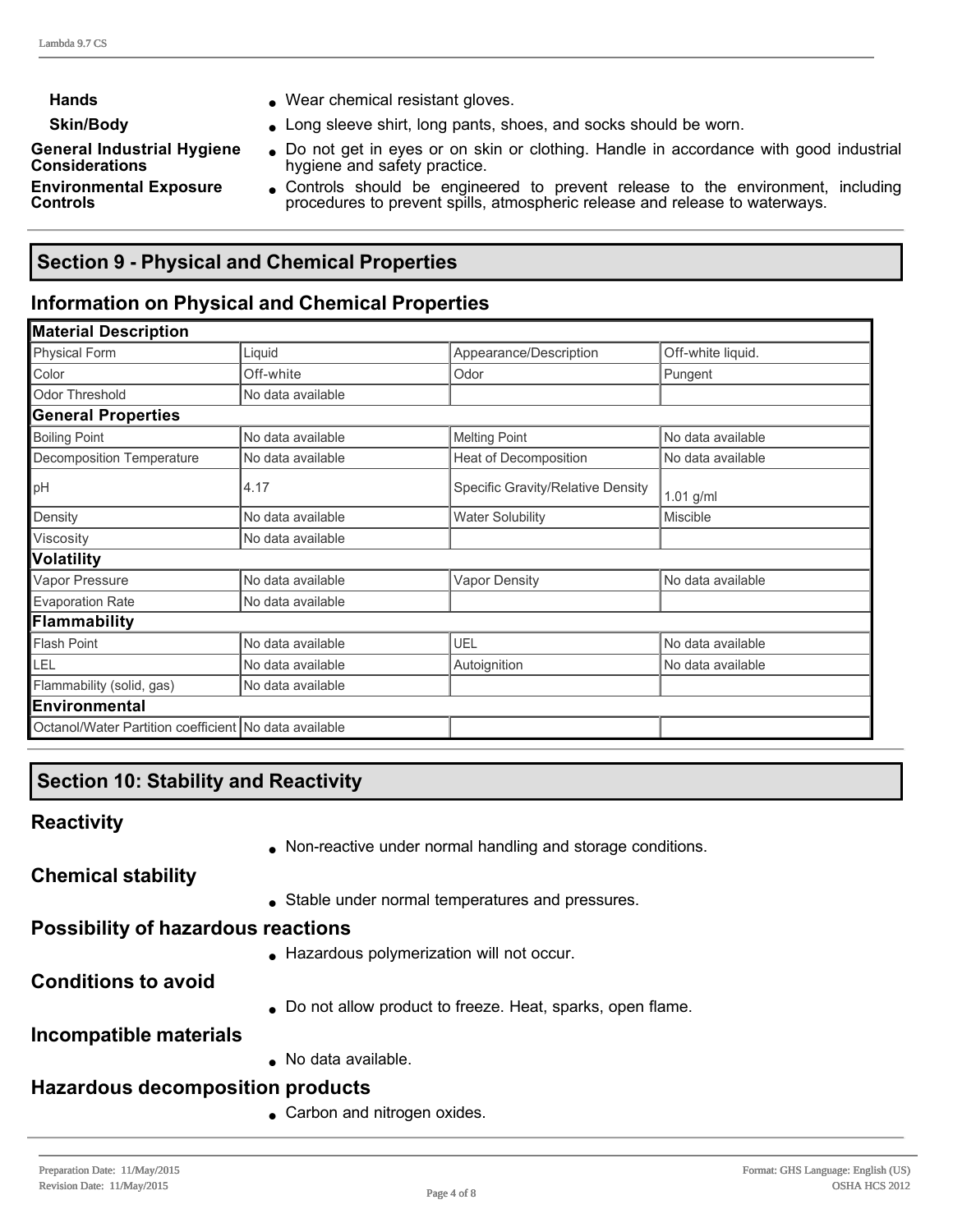## **Section 11 - Toxicological Information**

#### **Information on toxicological effects**

|                  | <b>CAS</b>  |                                                                                                                                                                                                                                                            |
|------------------|-------------|------------------------------------------------------------------------------------------------------------------------------------------------------------------------------------------------------------------------------------------------------------|
| Lambda 9.7<br>CS | <b>INDA</b> | Acute Toxicity: Ingestion/Oral-Rat LD50 • >5000 mg/kg; Inhalation-Rat LC50 • >2.23 mg/L 4 Hour(s); Skin-Rat<br>$ LD50 \cdot > 5000 \text{ mg/kg} $<br><b>Irritation:</b> Eye-Rabbit • Essentially non-irritating; Skin-Rabbit • Essentially non-irritating |

| <b>GHS Properties</b>                                                                      | <b>Classification</b>                                                                                                                                                                                          |
|--------------------------------------------------------------------------------------------|----------------------------------------------------------------------------------------------------------------------------------------------------------------------------------------------------------------|
| <b>Acute toxicity</b>                                                                      | <b>OSHA HCS 2012 •</b> Acute Toxicity - Dermal - Classification criteria not met; Acute<br>Toxicity - Inhalation - Classification criteria not met; Acute Toxicity - Oral -<br>Classification criteria not met |
| <b>Aspiration Hazard</b>                                                                   | <b>OSHA HCS 2012 • Classification criteria not met</b>                                                                                                                                                         |
| Carcinogenicity                                                                            | <b>OSHA HCS 2012 • Classification criteria not met</b>                                                                                                                                                         |
| <b>OSHA HCS 2012 • Classification criteria not met</b><br><b>Germ Cell Mutagenicity</b>    |                                                                                                                                                                                                                |
| <b>OSHA HCS 2012 • Classification criteria not met</b><br><b>Skin corrosion/Irritation</b> |                                                                                                                                                                                                                |
| <b>Skin sensitization</b>                                                                  | <b>OSHA HCS 2012 • Classification criteria not met</b>                                                                                                                                                         |
| <b>OSHA HCS 2012 • Classification criteria not met</b><br><b>STOT-RE</b>                   |                                                                                                                                                                                                                |
| <b>OSHA HCS 2012 • Classification criteria not met</b><br><b>STOT-SE</b>                   |                                                                                                                                                                                                                |
| <b>Toxicity for Reproduction</b>                                                           | OSHA HCS 2012 . Classification criteria not met                                                                                                                                                                |
| <b>Respiratory sensitization</b>                                                           | <b>OSHA HCS 2012 • Classification criteria not met</b>                                                                                                                                                         |
| Serious eye damage/Irritation                                                              | <b>OSHA HCS 2012 • Classification criteria not met</b>                                                                                                                                                         |

## **Potential Health Effects**

#### **Inhalation**

**Acute (Immediate)** Under normal conditions of use, no health effects are expected.

**Chronic (Delayed)** . No data available.

#### **Skin**

**Acute (Immediate)** Under normal conditions of use, no health effects are expected.

**Chronic (Delayed)** Prolonged or frequently repeated exposure may cause skin reactions in some individuals.

#### **Eye**

#### **Ingestion**

- 
- **Chronic (Delayed)** . No data available

- Acute (Immediate) **Inder normal conditions of use, no health effects are expected.**
- **Chronic (Delayed)** No data available.
- Acute (Immediate) **Inder normal conditions of use, no health effects are expected.** 
	-
- **Carcinogenic Effects** <br> **No component of this product present at 0.1% or greater is listed by IARC, OSHA or** NTP.

## **Section 12 Ecological Information**

## **Toxicity**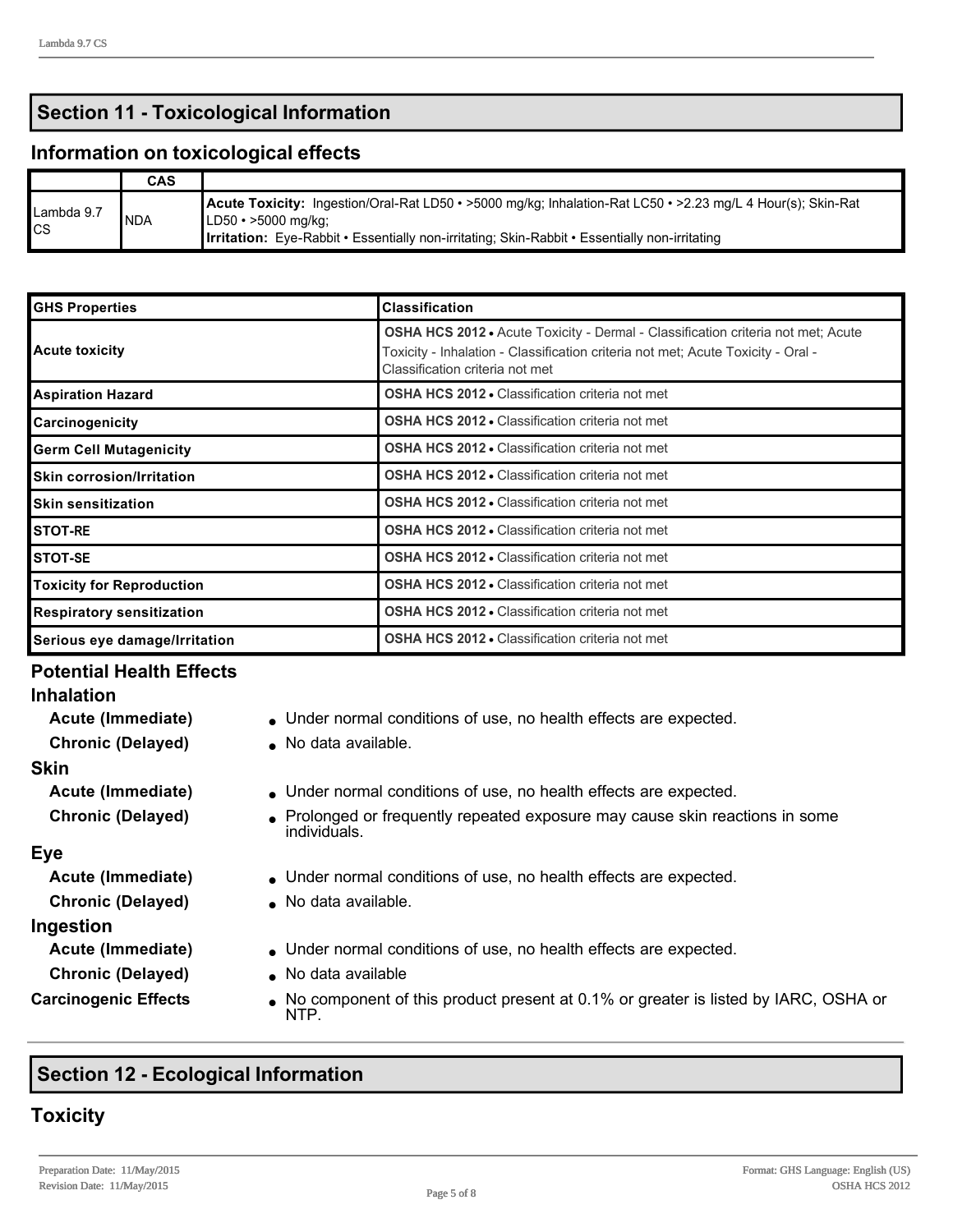| Lambda 9.7 CS |                                         |                 |                |                            |
|---------------|-----------------------------------------|-----------------|----------------|----------------------------|
| Dosage        | <b>Species</b>                          | <b>Duration</b> | <b>Results</b> | <b>Exposure Conditions</b> |
| $0.06$ mg/L   | <b>IFish: Rainbow Trout</b>             | 96 Hour(s)      | LC50           | IAcute                     |
| 28.7 mg/L     | Aquatic Plant(s): Algae                 | 72 Hour(s)      | LC50           | IAcute                     |
|               | 0.0243 mg/L   Water Flea: Daphnia magna | 48 Hour(s)      | LC50           | l Acute                    |

#### **Persistence and degradability**

. No data available

#### **Bioaccumulative potential**

• No data available

**Mobility in Soil**

• No data available

#### **Other adverse effects**

**Potential Environmental Effects**

• This product is extremely toxic to aquatic organisms, including fish and invertebrates. This product is highly toxic to bees exposed to direct treatment on blooming crops or weeds.

#### **Other Information**

• No data available.

## **Section 13 - Disposal Considerations**

#### **Waste treatment methods**

- **Product waste 1988 1998 1999 1999 Wastes resulting from the use of this product that cannot be used or chemically** reprocessed must be disposed of in a landfill approved for pesticide disposal or in accordance with applicable Federal, state or local procedures.
- 
- **Packaging waste lightle Dispose of content and/or container in accordance with local, regional, national, and/or container in accordance with local, regional, national, and/or** international regulations. See product label for disposal instructions.

## **Section 14 - Transport Information**

|                  | UN<br>number | UN proper shipping name                                                    | <b>Transport hazard</b><br>class(es) | Packing<br>group | <b>Environmental</b><br>hazards |
|------------------|--------------|----------------------------------------------------------------------------|--------------------------------------|------------------|---------------------------------|
| <b>DOT</b>       | UN3082       | Environmentally hazardous substance, liquid,<br>n.o.s (Lambda-cyhalothrin) |                                      | Ш                | Marine Pollutant                |
| <b>IMO/IMDG</b>  | UN3082       | Environmentally hazardous substance, liquid,<br>n.o.s (Lambda-cyhalothrin) |                                      | Ш                | Marine Pollutant                |
| <b>IATA/ICAO</b> | UN3082       | Environmentally hazardous substance, liquid,<br>n.o.s (Lambda-cyhalothrin) |                                      | Ш                | <b>Acute Aquatic Toxicity</b>   |

## **Special precautions for user** . None specified.

#### **Transport in bulk according to Annex II of MARPOL 73/78 and the IBC Code**  $\bullet$  No data available **Other information**

**IMO/IMDG** . No data available

**IATA/ICAO** . No data available

#### **Key to abbreviations**

= N/A = Not applicable.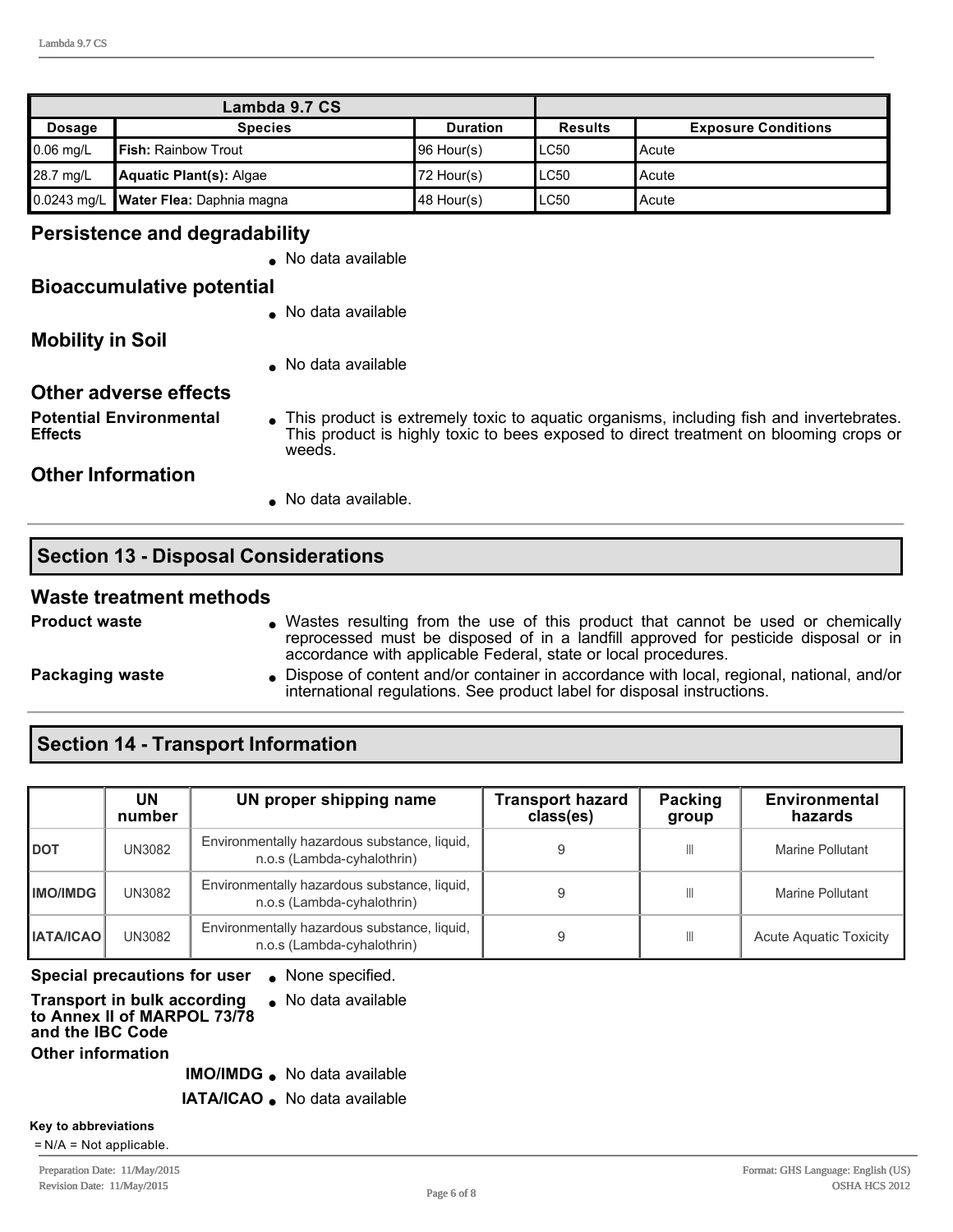## **Section 15 Regulatory Information**

#### **Safety, health and environmental regulations/legislation specific for the substance or mixture**

**SARA Hazard Classifications** . Acute, SARA Title III Section 313

#### **FIFRA – Pesticide Labeling**

This chemical is a pesticide product registered by the United States Environmental Protection Agency and is subject to certain labeling requirements under federal pesticide law. These requirements differ from the classification criteria and hazard information required for safety data sheets (SDS), and for workplace labels of nonpesticide chemicals. The hazard information required on the pesticide label is reproduced below. The pesticide label also includes other important information, including directions for use.

#### **CAUTION**

#### **Precautionary Statements.** KEEP OUT OF THE REACH OF CHILDREN.

- Hazards to Humans and <br> **Hazards to Humans and** <br> **Address To HUMANS & DOMESTIC ANIMALS CAUTION: Harmful if absorbed Domestic Animals** through skin. Avoid contact with skin, eyes or clothing. Wash thoroughly with soap and water after handling and before eating, drinking, chewing gum, using tobacco. Remove and wash contaminated clothing before reuse. Prolonged or frequently repeated skin contact may cause reactions in some individuals.
	- **First Aid** If on skin or clothing Take off contaminated clothing Rinse skin immediately with plenty of water for 15-20 minutes • Call a poison control center or doctor for treatment advice If in eyes • Hold eye open and rinse slowly and gently with water for 15-20 minutes • Remove contact lenses if present after the first 5 minutes then continuing rinsing eye • Call a poison control center or doctor for treatment advice If swallowed • Call a poison control center or doctor immediately for treatment advice  $\cdot$  Do not give any liquid to the person • Do not induce vomiting unless told to do so by the poison control center or doctor • Do not give anything by mouth to an unconscious person If inhaled • Move person to fresh air • If person is not breathing call 911 or an ambulance then give artificial respiration preferably mouth to mouth if possible  $\cdot$  Call a poison control center or doctor for further treatment advice
- **Environmental Hazards** This product is extremely toxic to fish and other aquatic organisms. Do not contaminate water when cleaning equipment or disposing of equipment wash water. Do not apply directly to water or to areas where surface water is present or to intertidal areas below the mean high water mark. Drift and runoff from treated areas may be hazardous to aquatic organisms in neighboring areas. Apply this product only as specified on this label. When making applications, care should be used to avoid household pets particularly fish and reptile pets. This product is highly toxic to bees exposed to direct treatment or residues on blooming crops or weeds. Do not apply this product or allow it to drift to blooming crops or weeds if bees are visiting the treatment area.

#### **Physical or Chemical .** Do not use this product in or on electrical equipment due to the possibility of shock **Hazards** hazard.

| Inventory                       |          |     |
|---------------------------------|----------|-----|
| <b>TSCA</b><br>CAS<br>Component |          |     |
| ∎Acetophenone                   | Ⅰ98-86-2 | Yes |
| Lambda-cyhalothrin 191465-08-6  |          | No  |

#### **United States**

#### **Environment**

- **U.S. CAA (Clean Air Act) 1990 Hazardous Air Pollutants**
- Acetophenone 98-86-2
- 

• Lambda-cyhalothrin 191465-08-6 Not Listed